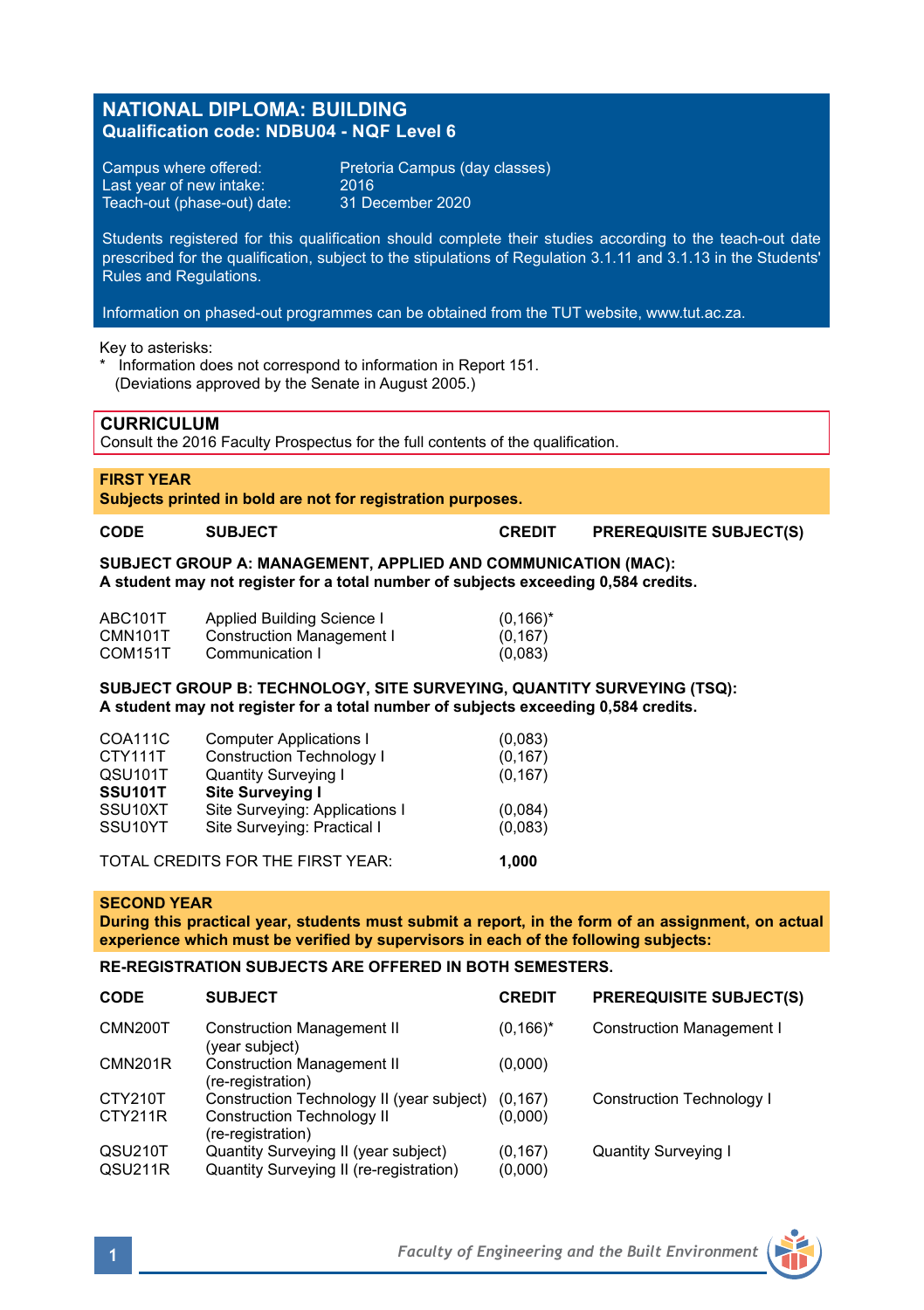**The following must be completed (students must compile and maintain a logbook of work completed, which must be certified by the supervisor at the place of employment):**

| EXP1BDG<br>EXP2BDG                                                                                                                                            | Work-Integrated Learning I<br>Work-Integrated Learning II                                                      | (0, 250)<br>(0, 250)        | Work-Integrated Learning I                                             |  |  |  |
|---------------------------------------------------------------------------------------------------------------------------------------------------------------|----------------------------------------------------------------------------------------------------------------|-----------------------------|------------------------------------------------------------------------|--|--|--|
| TOTAL CREDITS FOR THE SECOND YEAR:                                                                                                                            |                                                                                                                | 1,000                       |                                                                        |  |  |  |
| <b>THIRD YEAR</b><br>Subjects are offered in both semesters. Subjects printed in bold are not for registration purposes.                                      |                                                                                                                |                             |                                                                        |  |  |  |
| <b>CODE</b>                                                                                                                                                   | <b>SUBJECT</b>                                                                                                 | <b>CREDIT</b>               | <b>PREREQUISITE SUBJECT(S)</b>                                         |  |  |  |
| SUBJECT GROUP A: MANAGEMENT, ACCOUNTING, CONCRETE AND STRUCTURES (MAC):<br>A student may not register for a total number of subjects exceeding 0,584 credits. |                                                                                                                |                             |                                                                        |  |  |  |
| CMN301T<br><b>CSA311T</b><br><b>SEK301T</b>                                                                                                                   | <b>Construction Management III</b><br><b>Construction Accounting III</b><br><b>Structures and Concrete III</b> | $(0,166)^*$<br>$(0, 166)^*$ | <b>Construction Management II</b><br><b>Construction Management II</b> |  |  |  |
| SEK30XT<br>SEK30YT                                                                                                                                            | Structures and Concrete: Structures III<br>Structures and Concrete: Concrete III                               | (0,083)<br>(0,084)          | Applied Building Science I<br>Applied Building Science I               |  |  |  |
| SUBJECT GROUP B: TECHNOLOGY, QUANTITY SURVEYING AND PRICE ANALYSIS AND ESTIMAT-<br>ING (TSQ):                                                                 |                                                                                                                |                             |                                                                        |  |  |  |
| A student may not register for a total number of subjects exceeding 0,584 credits.                                                                            |                                                                                                                |                             |                                                                        |  |  |  |
| CTY311T<br><b>PAY311T</b>                                                                                                                                     | <b>Construction Technology III</b><br>Price Analysis and Estimating III                                        | (0, 167)<br>(0, 167)        | <b>Construction Technology II</b><br><b>Quantity Surveying II</b>      |  |  |  |
| QSU311T                                                                                                                                                       | <b>Quantity Surveying III</b>                                                                                  | (0, 167)                    | <b>Quantity Surveying II</b>                                           |  |  |  |
| TOTAL CREDITS FOR THE THIRD YEAR:<br>1.000                                                                                                                    |                                                                                                                |                             |                                                                        |  |  |  |
| TOTAL CREDITS FOR THE QUALIFICATION:<br>3,000                                                                                                                 |                                                                                                                |                             |                                                                        |  |  |  |

## **SUBJECT INFORMATION (OVERVIEW OF SYLLABUS)**

The syllabus content is subject to change to accommodate industry changes. Please note that a more detailed syllabus is available at the Department or in the study guide that is applicable to a particular module. On 01 October 2019, the syllabus content was defined as follows:

## **A**

#### **APPLIED BUILDING SCIENCE I (ABC101T) 1 X 3-HOUR PAPER** *(Subject custodian: Department of Physics)*

Basic mathematics. Basic algebra, geometry, mensuration, trigonometry, calculus. Basic applied mechanics as applied to concrete, steel and timber constructions in the building industry. Expansion and contraction. Convection, conduction and radiation of heat in buildings. Heat energy and units of measurement. Thermal conductivity and resistance. Sound: sound propagation and units of measurement, sound insulation, sound reflection, reverberation and acoustics. Reticulation and electricity consumption. Definition of basic electricity terms. Direct and indirect current. Serial and parallel circuits. Three-phase supply lines and power consumption of household appliances, pumps and lifts. Lighting in buildings: light propagation, photometry, basic units of measurement in lighting, artificial light. Basic concepts of hydrology. Pressure in liquids. Hydraulic jacks. Flow of liquid through pipes. Different types of pumps. Basic probability and statistics. (Total tuition time: ± 180 hours)

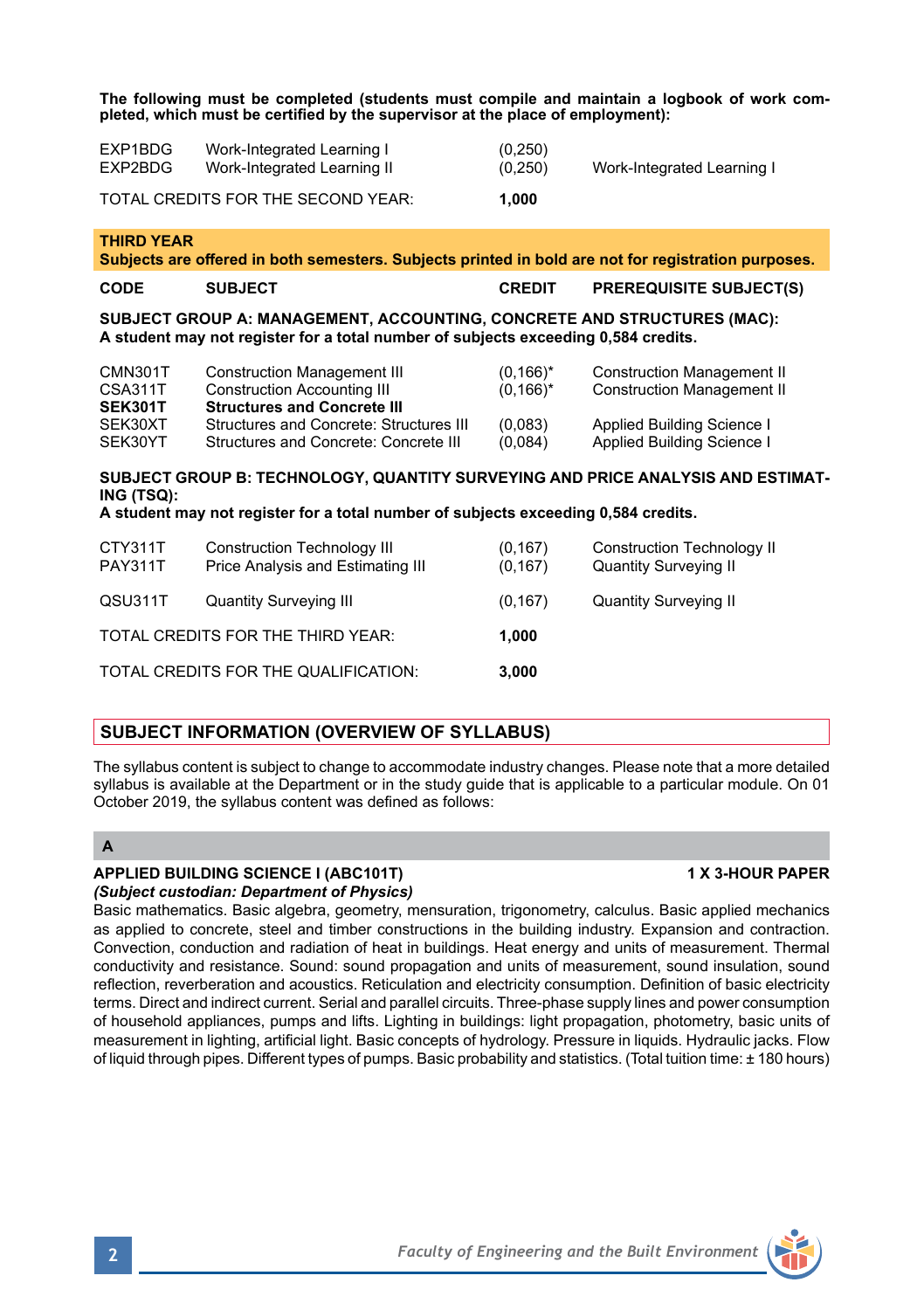## **COMMUNICATION I (COM151T) CONTINUOUS ASSESSMENT**

### *(Subject custodian: Department of Applied Languages)*

Communication theory, non-verbal communication (body language). Oral presentations, interviews, developing leadership and participation skills. Technical reports and correspondence. (Total tuition time: ± 180 hours)

## **COMPUTER APPLICATIONS I (COA111C) CONTINUOUS ASSESSMENT**

## *(Subject/Module custodian: Department of End User Computing Unit)*

Components of a microcomputer system, engineering applications of software. Managing personal computers. Introduction to computers. Basics of operating systems. Application programs, such as word-processing and spreadsheet programs. (Total tuition time: ± 180 hours)

# **CONSTRUCTION ACCOUNTING III (CSA311T) 1 X 3-HOUR PAPER**

*(Subject custodian: Department of Accounting)*

The purpose of accounting. Records and first entries. Transactions up to trial balance of business and banking transactions. Closing entries up to balance sheet. Contract, sole owners, partnership, limited company and close corporation accounts. Application of a construction accounting computer program. (Total tuition time:  $±$  180 hours)

## **CONSTRUCTION MANAGEMENT I (CMN101T) 1 X 3-HOUR PAPER**

*(Subject/Module custodian: Department of Building Sciences)* Organisations involved in the building industry. Parties involved in the construction process. Construction undertakings and their organisational structures. Obtaining contracts. Introduction to site administration and cost control. Site meetings. Management functions and components: productivity and work study. Introduction to project planning. Introduction to personnel management. Subcontractors. Principles and applications of microeconomics. Scarcity, choice, elasticity utility and demand efficiency and equity, production and costs, price determination under different market structures: perfect competition, imperfect competition as well as monopoly. (Total tuition time: ± 180 hours)

### **CONSTRUCTION MANAGEMENT II (CMN200T, CMN201R) PROJECT ASSESSMENT** *(Subject custodian: Department of Building Sciences)*

Introduction to Contract Law and the JBCC Minor Works contract. Projects based on relevant and appropriate site operations, which cover as many of the following topics as possible: legislation and company policy, communication in the micro-environment on the site, coordination of subcontractors, application of management functions and procedures, collection and application of information on plant, drawing up applications of bar charts, labour schedules, material schedules, plant-use schedules, plant maintenance schedules, networks, simple work study exercises. Application of the procurement and completion of materials for a building site. Application of the procurement and completion of materials for a building site. Principles and applications of macroeconomics. Measuring macroeconomic performance, simple Keynesian model, money and banking, fiscal and monetary policy, exchange rates and the balance of payments and introduction to international trade. Introduction to Building Information Modeling (BIM). BIM and the client. BIM in project management. Construction sequencing. Conflict, interference and collision detection. Facilities management. Faster and more effective processes. Controlled whole-life costs and environmental data. Lifecycle data. (Total tuition time: not available)

# **CONSTRUCTION MANAGEMENT III (CMN301T) 1 X 3-HOUR PAPER**

## *(Subject custodian: Department of Building Sciences)*

JBCC documentation. Construction management. Policy and planning. Pre-tender planning. Contract planning. Planning techniques. Network techniques, resource scheduling and optimum cost analysis. Bar charts. Line of balance techniques. Financial reporting and control. Perspectives on estimating, valuations, cost assessment, cost control and production control. Office and site administration and documentation. Applicable clauses from the standard contract for private work. Quality control. Labour relations and labour legislation. Industrial psychology. Human resource management. Occupational safety, health and welfare. Public relations. Introduction to law of contracts. Principles of construction law. Sale agreements and building contracts. Insolvency law. Insurance law. Dispute resolution. Tender conditions and adjudications. (Total tuition time: ± 180 hours)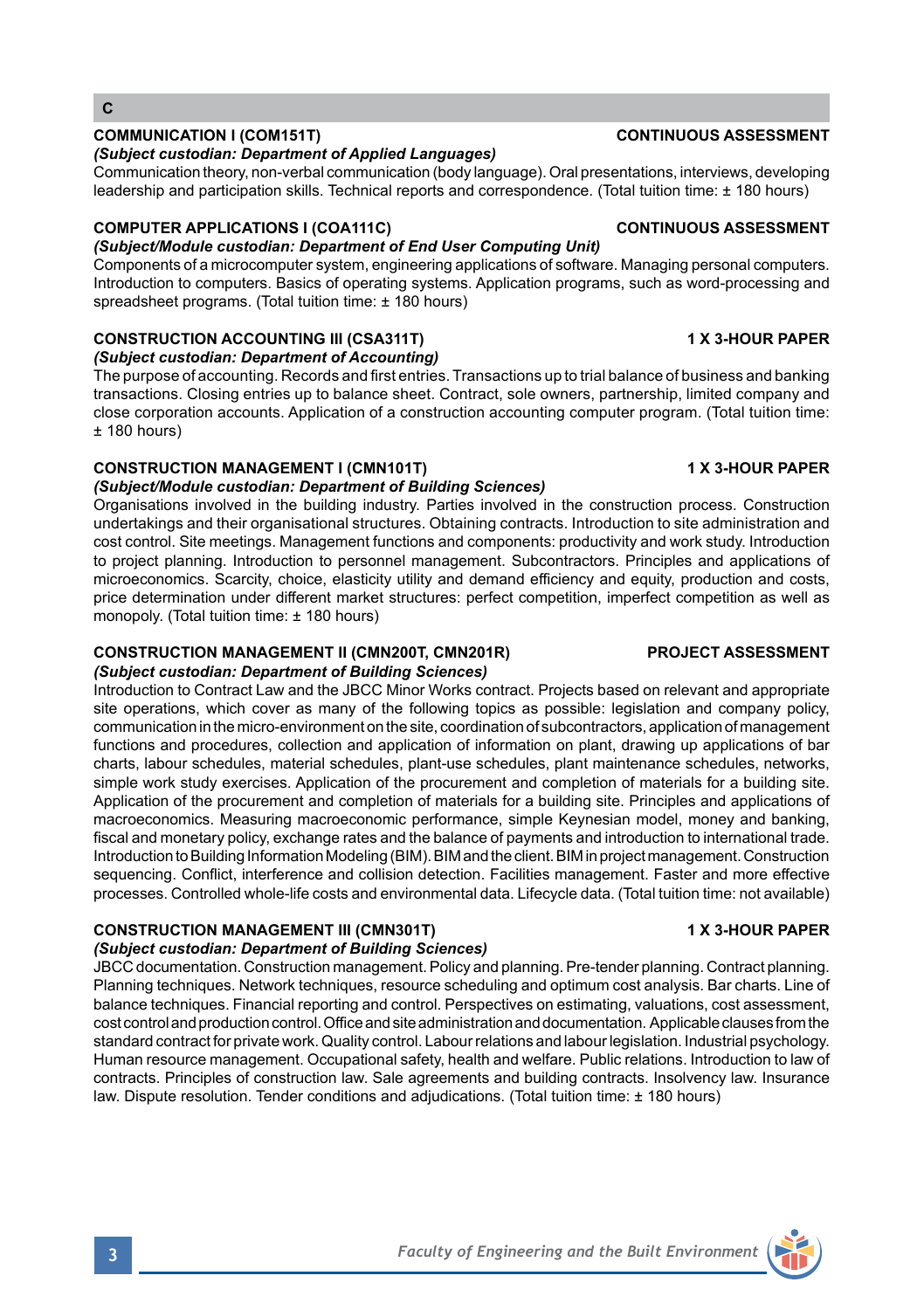# **CONSTRUCTION TECHNOLOGY I (CTY111T) 1 X 3-HOUR PAPER**

### *(Subject custodian: Department of Building Sciences)*

Draughtmanship and interpretation of drawings. Substructure and setting out of different types of foundations. Superstructure, i.e. walls, windows, doors. Concrete and timber suspension floors with stairs and railing. Roof construction and coverings. Electrical and plumbing services. Carpentry items, i.e. built-in cupboards, skirtings and ironmongery on fillings. Finishes on walls, floors and ceilings. Materials and properties in the building industry. (Total tuition time: ± 180 hours)

### **CONSTRUCTION TECHNOLOGY II (CTY210T, CTY211R) PROJECT ASSESSMENT** *(Subject custodian: Department of Building Sciences)*

Projects based on form-work materials and re-use factors. Precast concrete beams and floors. Metal doors and windows. Timber doors and windows. Glass properties. Prefabricated timber trusses. Roof coverings, eaves, flashings and rainwater goods. Dormer windows and use of attic space in roofs. Fireplaces. Fixing methods, fastenings and adhesives. Floor, wall and ceiling finishes. Drainage and plumbing detail. Paint to metal, plaster and timber. Industrial buildings. (Total tuition time: not available)

## **CONSTRUCTION TECHNOLOGY III (CTY311T) 1 X 4-HOUR PAPER**

*(Subject custodian: Department of Building Sciences)*

Framed and load-bearing, multi-floor concepts. Use of shoring and strutting for lateral support of adjacent property. Types of soils. Testing of ground pressure resistance. Types of excavations. Keeping excavations free from water. Planking and strutting in excavations. Foundations: piles, raft foundations. Basements: wall construction and waterproofing. Form work and concrete: in situ concrete, pre-stress and after-stress concrete. Steel structures. Cladding of buildings. Installation of services such as air-conditioning, lifts, escalators, fire fittings and inspection trap doors. Special finishes on walls, ceilings and floors. (Total tuition time: ± 180 hours)

## **P**

#### **PRICE ANALYSIS AND ESTIMATING III (PAY311T) 1 X 3-HOUR PAPER** *(Subject custodian: Department of Building Sciences)*

Specification of items for analysis of unit rates in bills of quantities. Different methods of estimating. Factors which could influence the estimate. Cost calculation. Compiling unit rates. Material, labour, overheads and profit. Waste and storage of material. Analysis of costs of mechanical equipment. Subcontractors and suppliers. Analysis of unit rates. Pricing of specialist items. Provisional sums and prime cost items. Pricing of model preliminaries according to a standard system. Drawing up of unit rates for composite items such as additions and renovations. (Total tuition time: ± 180 hours)

## **Q**

## **QUANTITY SURVEYING I (QSU101T) 1 X 3-HOUR PAPER**

### *(Subject custodian: Department of Building Sciences)*

Introduction to the principles, processes and methods of measurement and documentation of builders' work. Drawing up of bills of quantities. Drawing up a list of dimensions. Calculation of quantities. Measurement and description of the following elements of a single-storey building: foundations, including site clearance and simple demolitions, superstructure brickwork, solid floor construction, roofs, finishes, comprising plaster, paint and tiling on walls, conventional floors and plastered and boarded ceilings on brandering. Stock steel, timber and aluminium windows. Stock flush and hard-wood doors, including timber and metal frames. Adjustments for windows, doors and plain openings. Working up by squaring, abstracting and billing. (Total tuition time:  $+ 180$  hours)

## **QUANTITY SURVEYING II (QSU210T, QSU211R) PROJECT ASSESSMENT**

#### *(Subject custodian: Department of Building Sciences)*

Projects based on load-bearing structures, including measuring, abstracting and billing with full descriptions and specifications. Reference to manufacturer catalogues and the ASAQS Model Preambles regarding the following: precast and pre-stressed concrete beams and floors, standard metal doors and windows, standard timber doors and windows, glass, prefabricated timber trusses, roof coverings, eaves, flashing and rainwater goods, floor, wall and ceiling finishes, drainage and plumbing detail, paint. The above projects should be augmented with the following systems when compiling a bill of quantities: traditional method x, computerised method, the use of the model preambles and x preliminaries. The appointment of the members of the professional team and their fee scales. The use of standard forms for certificates. BIM in quantity surveying. BIM and cost estimating. (Total tuition time: not available)